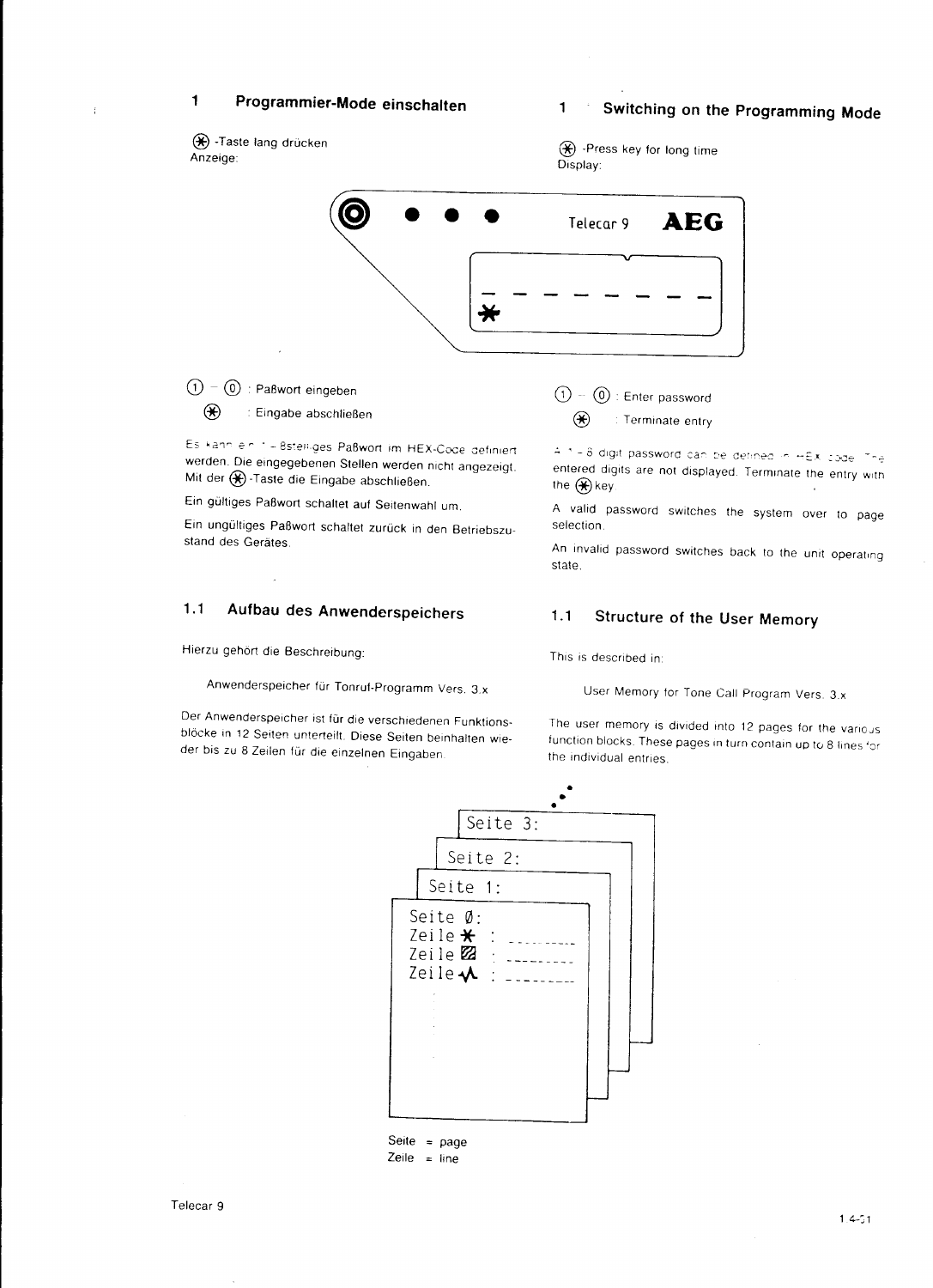## 1.2 Tasten-Funktionen

| $-$ (c) | Ziffern-Eingabe          |
|---------|--------------------------|
|         | Eingabe Löschen/Blättern |
| *)      | Eingabe speichern        |
|         | Zeilenwahl               |
| uı      | Seitenwahl               |
|         | Betriebszustand          |

1,2 Function of the keys

| $-$ (0)              | Entering of numbers       |
|----------------------|---------------------------|
|                      | Cancel of entering/scroll |
| $\boldsymbol{\star}$ | Storing of entry          |
|                      | Line selection            |
|                      | Page selection            |
|                      | Operating status          |

Diese Tasten-Funktionen gelten grundsätzlich für alle Punkte. Abweichungen werden auf den einzelnen Seiten speziell angegeben.

 $\bar{\omega}$ 

Für die Ziffern-Tasten gilt:

These key functions always apply to all points. Deviations are indicated specifically on the individual pages.

The numerical keys are as follows.



Für die angezeigten Kursor sind grundsätzlich Eingaben zu machen.

Für freie Stellen muß .,F" eingegeben werden.

Eingaben werden blinkend angezeigt und müssen mit '-Taste abgespeichert werden.

## Entries must be made whenever the cursor is displayed.

"F" must be entered for empty spaces.

Entries are displayed flashing and musl be stored with the ' kev.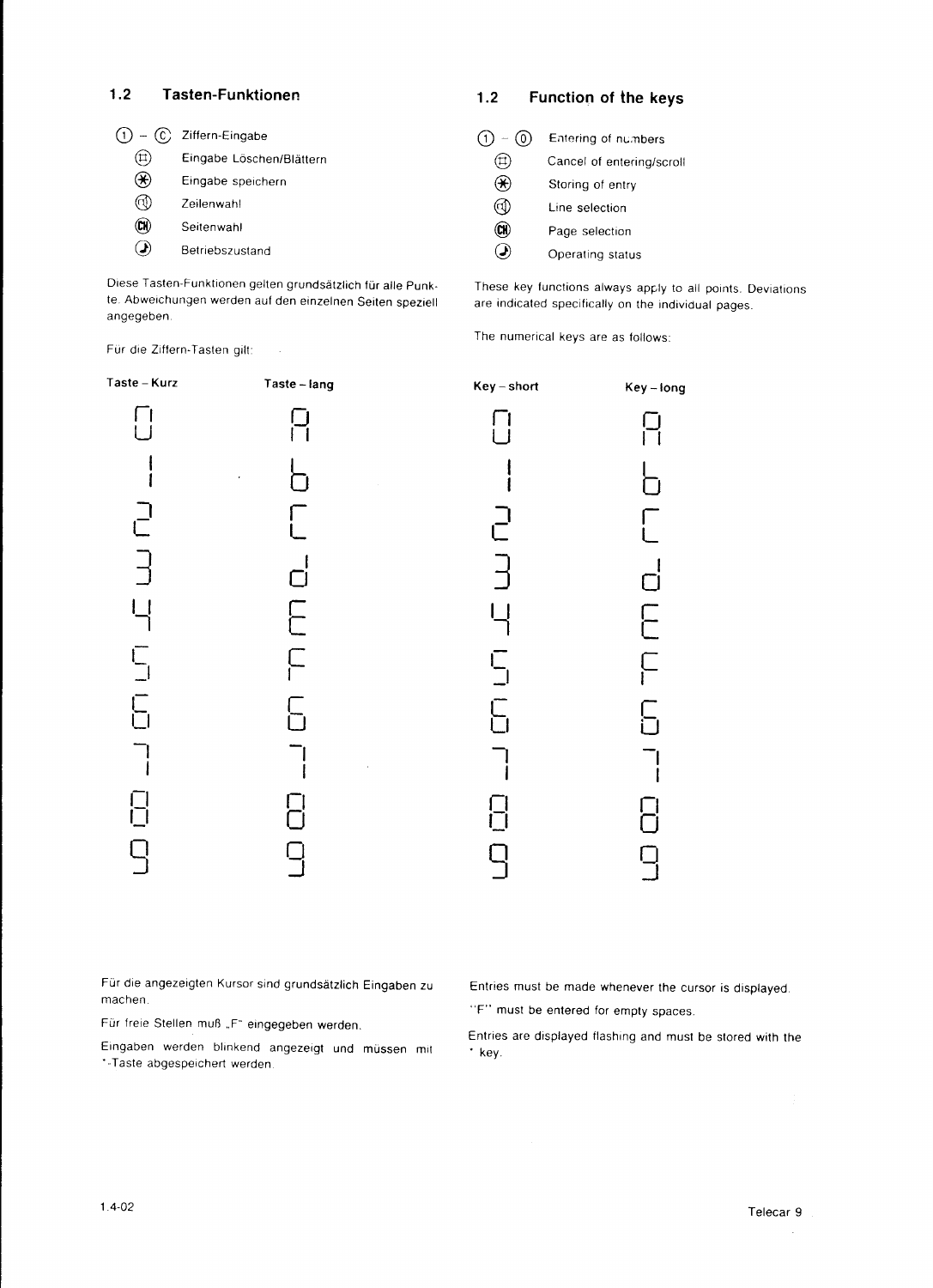#### $\overline{\mathbf{2}}$ Seitenwahl

 $\bar{\lambda}$ 

 $\bar{z}$ 

## 2 Page Selection

The following pages can be selected:

Nach gültiger Eingabe des Paßwortes erscheint in der Anzeige die Seite 0:

in der An- en When la valid password has been entered, page 0 is displayed:





## Folgende Seiten stehen zur Auswahl

| Seite 0: | System-Speicher          | Page 0: | System Memory               |
|----------|--------------------------|---------|-----------------------------|
| Seite 1: | Rufnummernspeicher       | Page 1: | Call Number Memory          |
| Seite 2: | Parameter-Speicher       | Page 2: | Parameter Memory            |
| Seite 3: | Ablaufspeicher "Senden"  | Page 3: | "Transmit" Procedure Memory |
| Seite 4: | Sende-Parameter          | Page 4: | <b>Transmit Parameters</b>  |
| Seite 5: | "Ablaufspeicher "Empfang | Page 5: | "Receive" Procedure Memory  |
| Seite 6: | Empfangs-Parameter       | Page 6: | Receive Parameters          |
| Seite 7: | Zielwahlspeicher         | Page 7: | Short Call Memory           |
| Seite 8: | Einton-Speicher          | Page 8: | Single-Tone Memory          |
| Seite 9: | Kanalspeicher            | Page 9: | Channel Memory              |
| Seite A: | Ablaufspeicher "System"  | Page A: | "System" Procedure Memory   |
| Seite B: | Paßwort                  | Page B: | Password                    |
| Seite C: | Optionen                 | Page C: | Options                     |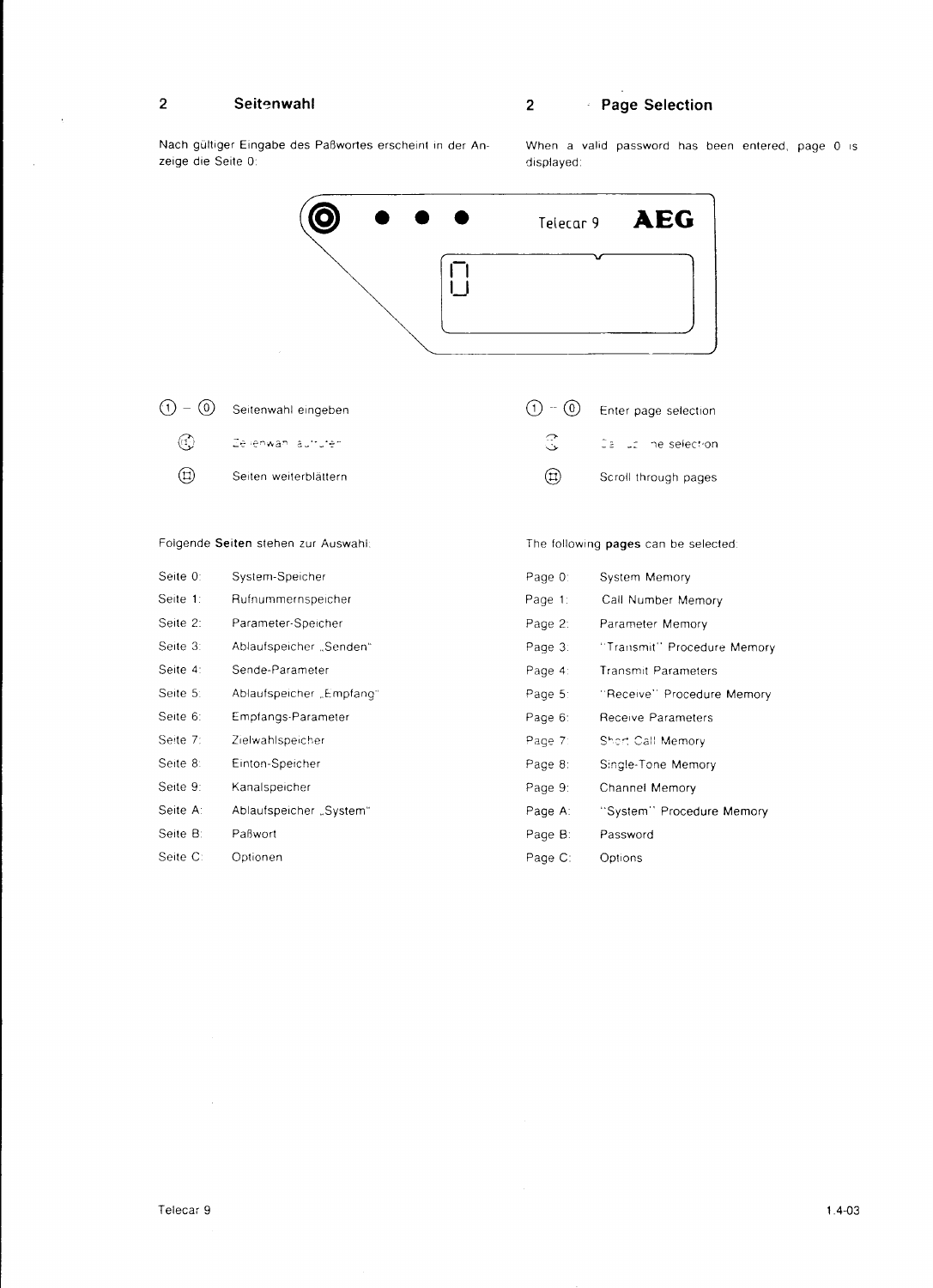### 3 Seite 0: Systemspeicher

3.1 Programm-Nummer: z.B.'01' (Software)



3.2 Kunden-Nummer: 2.8.'1 2 3 4 5 6 ' Cuslomer Number: e.g.'1 2 3 4 5 6'





 $\bar{\lambda}$ 

3 Page 0: System Memory

3.1 Program Number: e.g. '01' (sottware)





3.3 Jahreszahl:2.8.'85' 3-3 Year Number: e.g. '85'

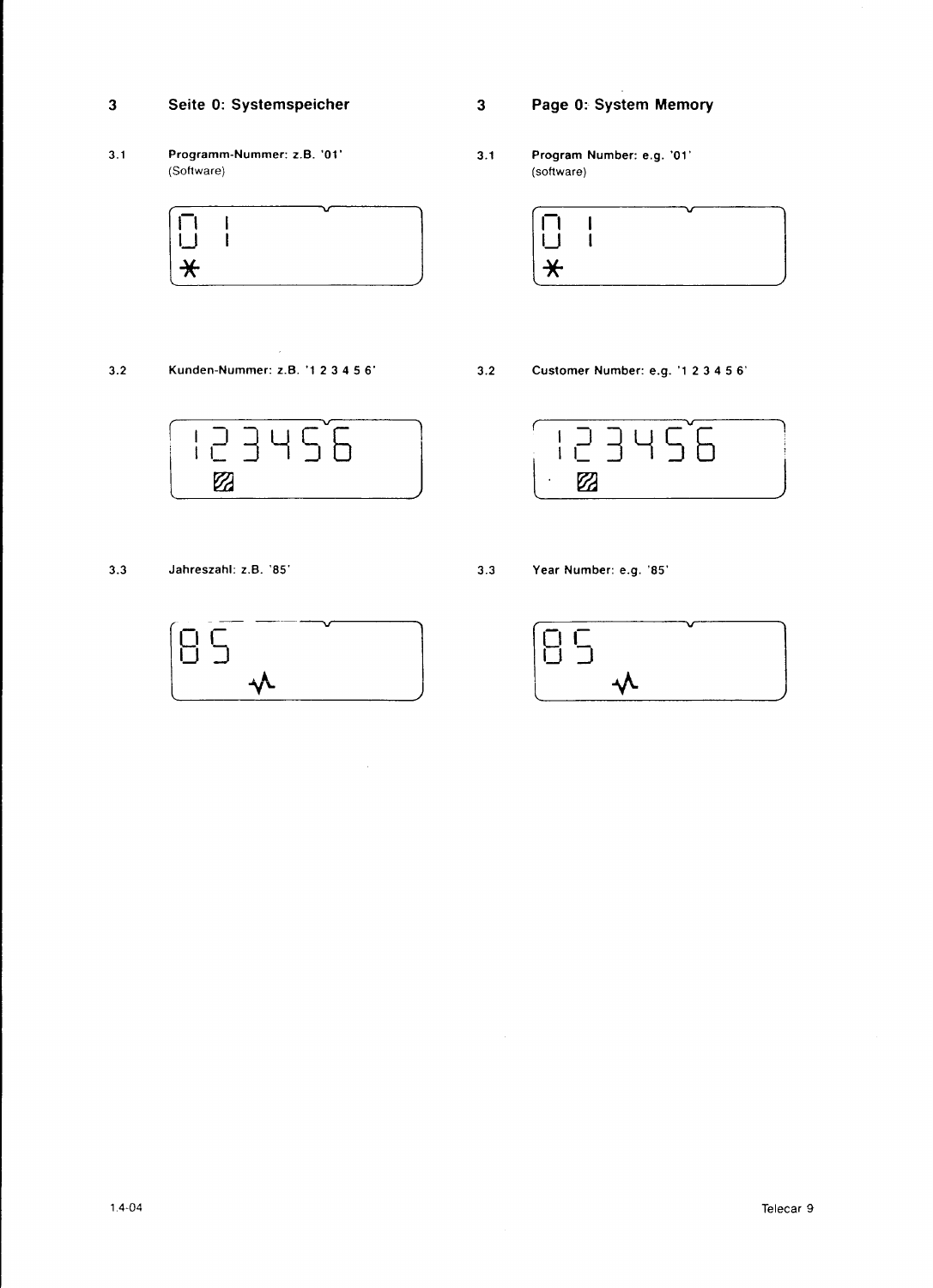## Seite 1: Rufnummernspeicher

 $4.1$ Ruf-Tonfolge-Eingabe:  $Z.B.$  '2 1 A A A F F F'

 $\overline{\mathbf{4}}$ 

 $\overline{1}$ 



- "A" kennzeichnet die variablen Stellen (Rufnummer)
- Quittungsauswerter-Eingabe:  $4.2$  $Z.B.$  '56FFFFFF'



Anruf-Nummer: z.B. '2 1 3 4 5 F F F'  $4.3$ 



 $4,4$ Gruppenruf-Nummer: z.B. '2 1 3 0 0 F F F'



 $4.5$ Quittungsgeber-Eingabe: Z.B. '56345FFF'



- Page 1: Call Number Memory
- Call Tone Sequency Entry:  $4.1$ e.g. '21AAAFFF'



- "A" indicates the variable digit positions (directory number)
- **Acknowledgement Decoder-Entry:**  $4.2$ e.g. '56FFFFFF'

| ____ |      |  |
|------|------|--|
|      | ____ |  |

 $4.3$ 

4

Selective Call Number: e.g. '2 1 3 4 5 F F F'



- Group Call Number: e.g. '2 1 3 0 0 F F F'  $4.4$ 
	-



 $4.5$ 

Acknowledgement Encoder-Entry: e.g. '5 6 3 4 5 F F F'

| $\mathbf{1}$ |  |    |  |
|--------------|--|----|--|
|              |  | ¤1 |  |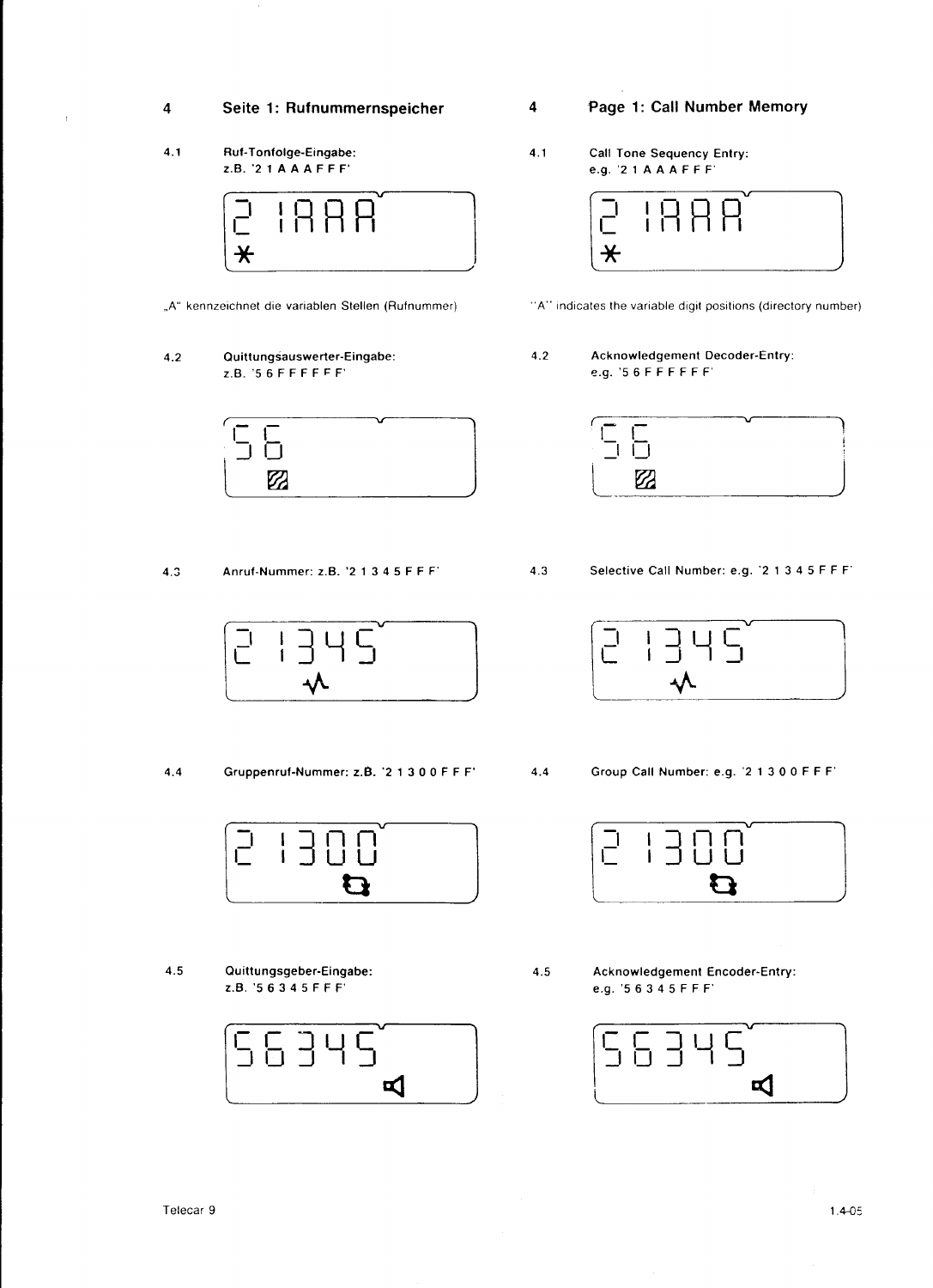$4.6$ Kennungsgeber-Eingabe: z.B. '2 1 3 4 5 F F F'



 $4.7$ Sonderruf-Auswahl: z.B. "Eintonruf"



**Identification Encoder-Entry:**  $4.6$ e.g. '2 1 3 4 5 F F F'



**Special Call Signal Selection:**  $4.7$ e.g. "Single-tone call signal"



## Selection

- $0 =$  Single-tone signal in Hz
- $1 =$  Single tone as per Schedule
- $2 =$  Dual tone as per Schedule
- $3 =$  Tone sequence as per Schedule
- $4 = No special call signal$
- $4.8$ Call Signal Input
- Single-Tone in Hz: e.g. '1 7 3 0'  $4.8.1$



 $4.8.2$ Single Tone as per Schedule 1: e.g. number '7'



### Auswahl:

- $0 =$  Einton in Hz
- $1 =$  Einton nach Tabelle
- 2 = Doppelton nach Tabelle
- $3 =$  Tonfolge nach Tabelle
- $4 = 0$ hne Sonderruf

Wenn Ruftush um pichvo Zentrale vuten soll.

- Ruf-Eingabe  $4.8$
- $4.8.1$ Einton in Hz: z.B. '1 7 3 0' " slonfolge 2.B. 21540 'n



 $4.8.2$ Einton nach Tabelle 1: z.B. Ziffer '7'

 $\mathbf l$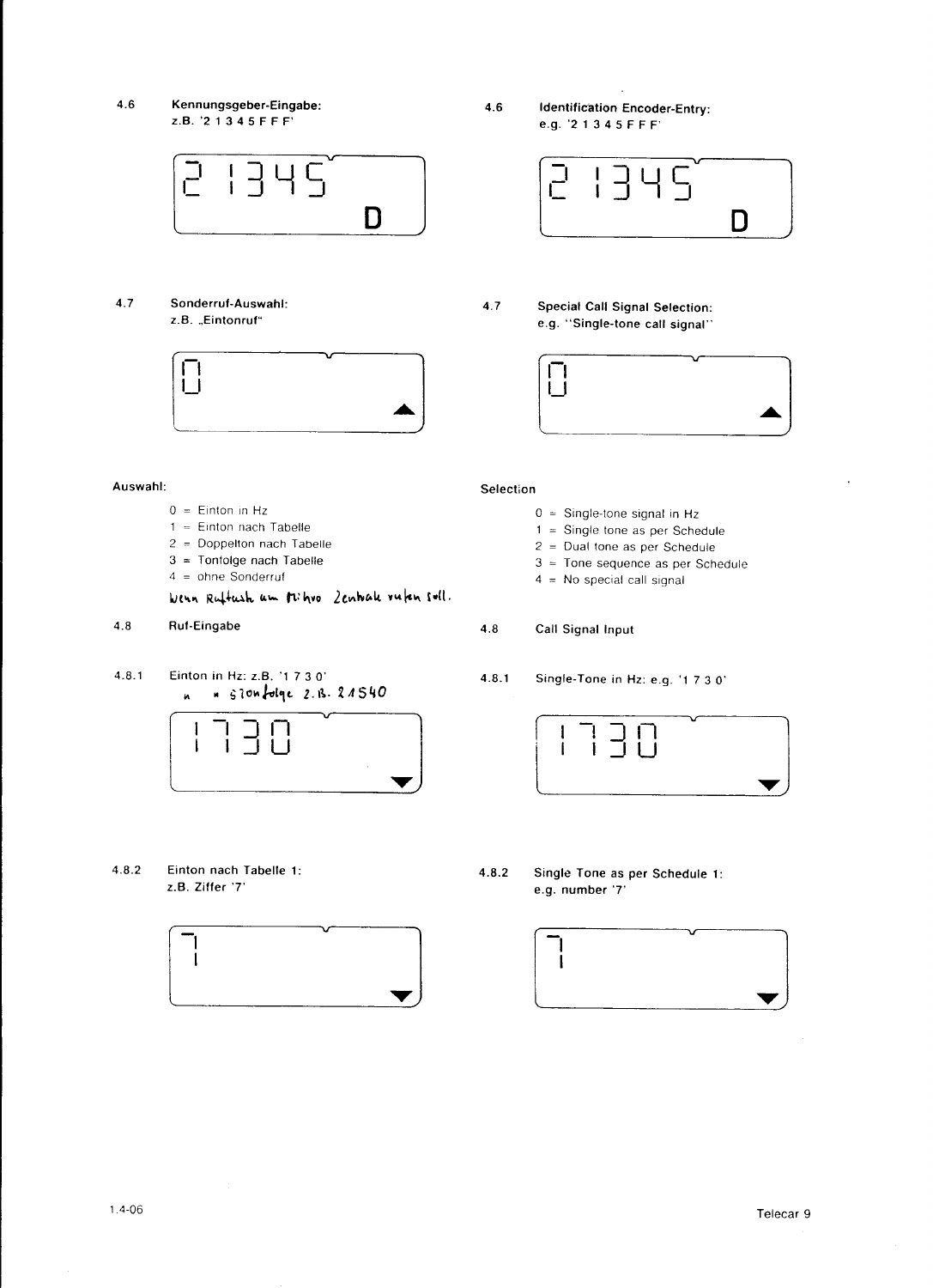4.8.3 Doppelton nach Tabelle 2: z.B. Zitter '3'

 $\ell$ 



4.8.4 Tonfolge: z.B.'123456FF'



4.8.3 Double Tone as per Schedule 2: e.g. '3'



4.8.4 Tone Sequence: e.g.'1 23456FF'



 $\omega$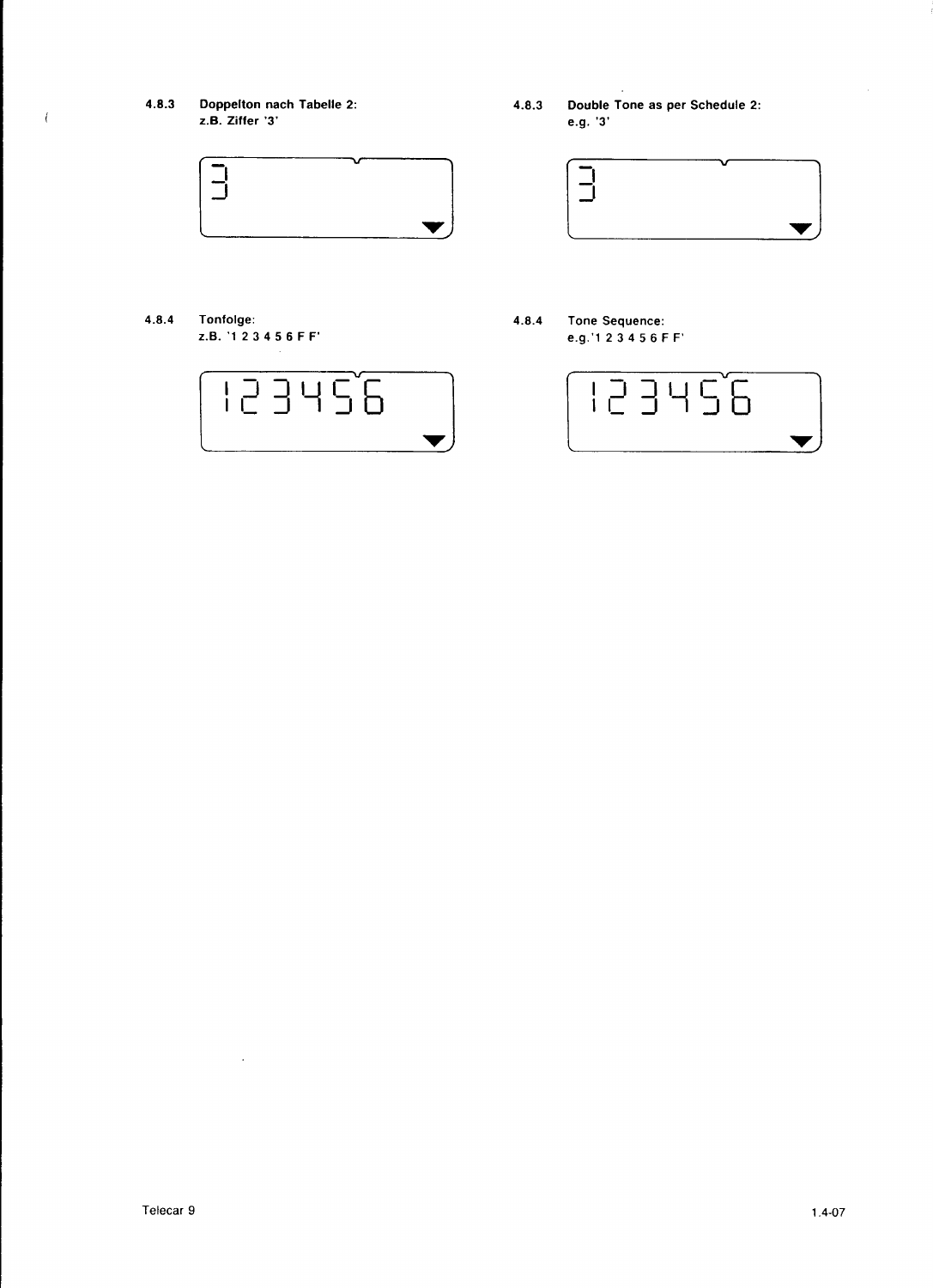### Seite 2: Parameter-Speicher 5

 $5.1$ Sendezeitbegrenzung: z.B. '060' Sekunden '000' = keine Zeitbegrenzung, Bereich: bis zu 255 sec



 $5.2$ Stellenzahl der Kanalnummer: z.B. '1'stellig wählbar: 1, 2, 3



Page 2: Parameter Memory

 $5\phantom{.0}$ 

 $5.1$ Transmit Time Limitation: e.g. '060' seconds '000' =  $no$  time limitation, Range: to 255 sec



 $5.2\,$ Number of Digits in channel Number: e.g. '1' digit options: 1, 2, 3









 $5.3$ Switch-on Channel:  $'0015'$ '8XXX' ↑

 $0 =$  Switch-on channel fixed  $8 =$  Switch-off channel is stored







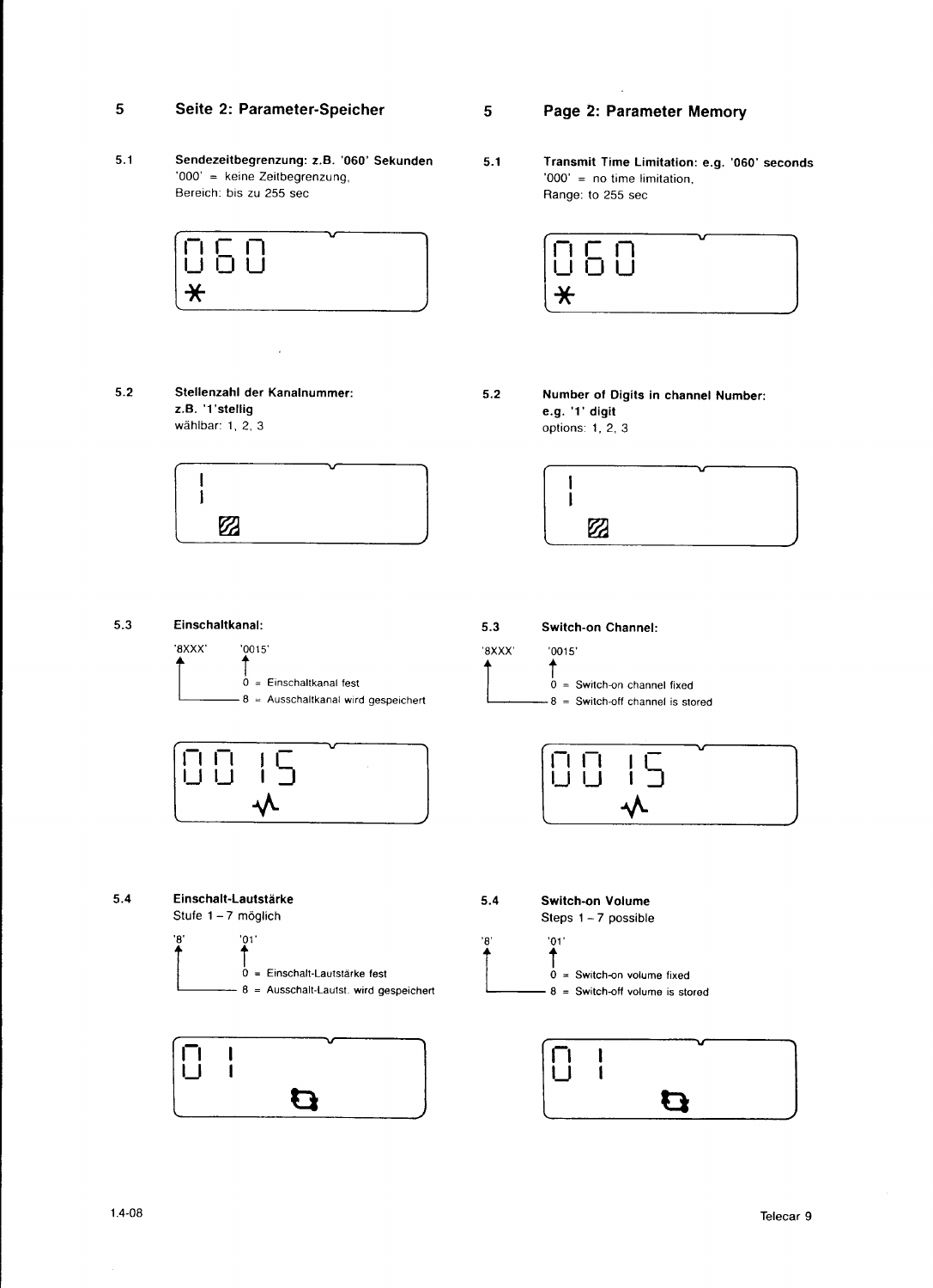$\hat{\mathcal{A}}$ 

 $\overline{(\ }$ 



 $\sim 10$ 

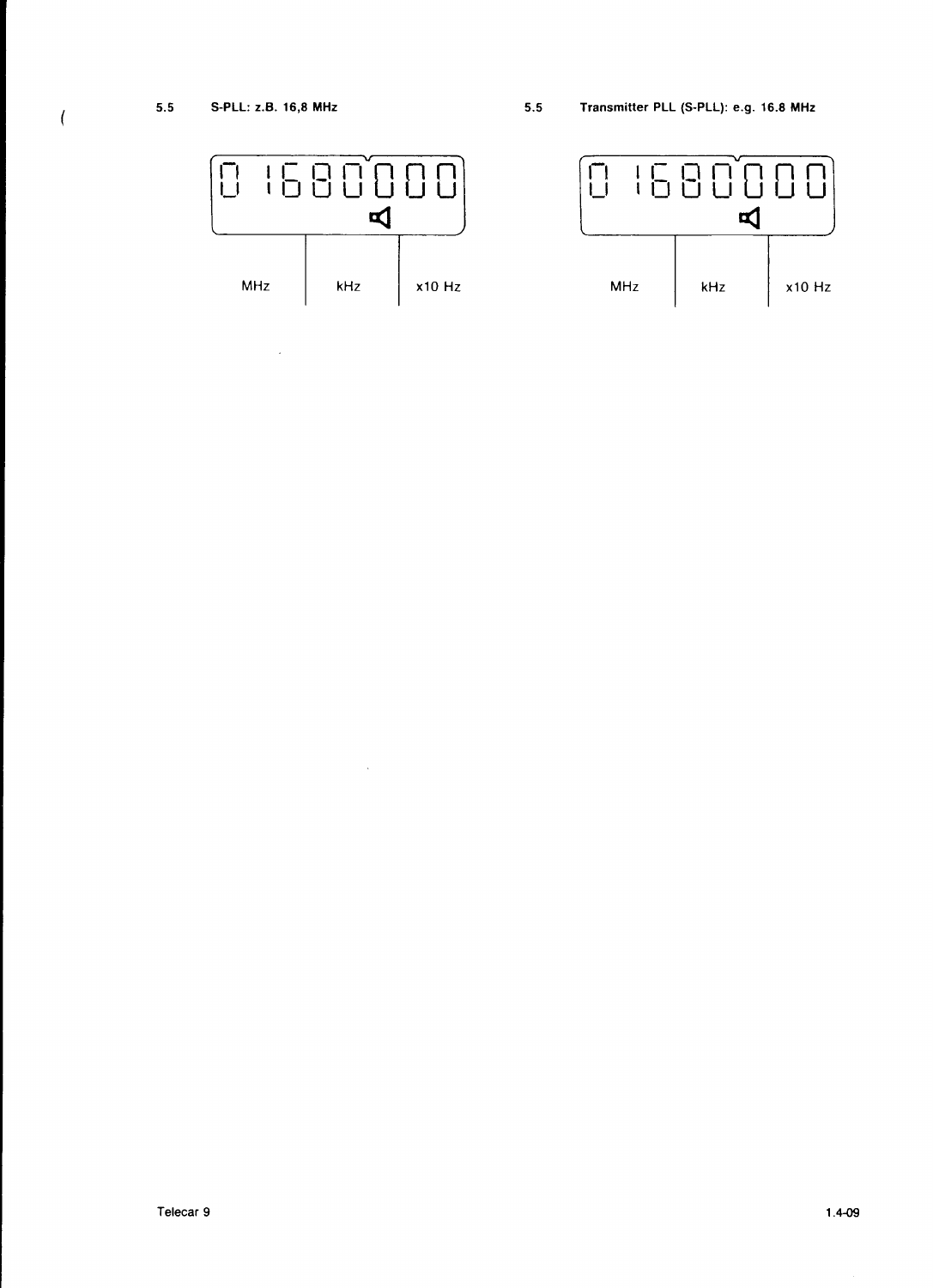- Seite 3: 6 Ablaufspeicher "Senden"
- $6.1$ Trägersperre 1:  $00 = ohne$  $01 = \text{mit}$



 $6.2$ Trägersperre 2:  $00 = \text{ohne}$  $02 = \text{mit}$ 



Sender-Vorlauf:  $00 =$  nein  $6.3$  $04 = ja$ 



Quittung erwartet:  $6.4$ 

 $00 = \text{nein}$  $08 = ja$ 



Kennung mit Sprechtaste:  $6.5$ 

 $00 = \text{nein}$  $10 = ja$ 



Page 3:  $\bf 6$ "Transmit" Procedure Memory

 $6.1$ 

 $6.2$ 

Ť

- **Carrier Blocking 1:**  $00 = \text{without}$  $01 = \text{with}$ I Ť  $\bigstar$ Carrier Blocking 2:  $00 = \text{without}$  $02 = \text{with}$ コ  $\mathbf{I}$  $\mathbb Z$
- Transmitter pre-run:  $00 = no$  $6.3$  $04 = yes$



 $6.4$ Acknowledgement expected:  $00 = no$  $08 = yes$ 



Identification with PTT Key:  $00 = no$  $6.5$  $10 = yes$ 

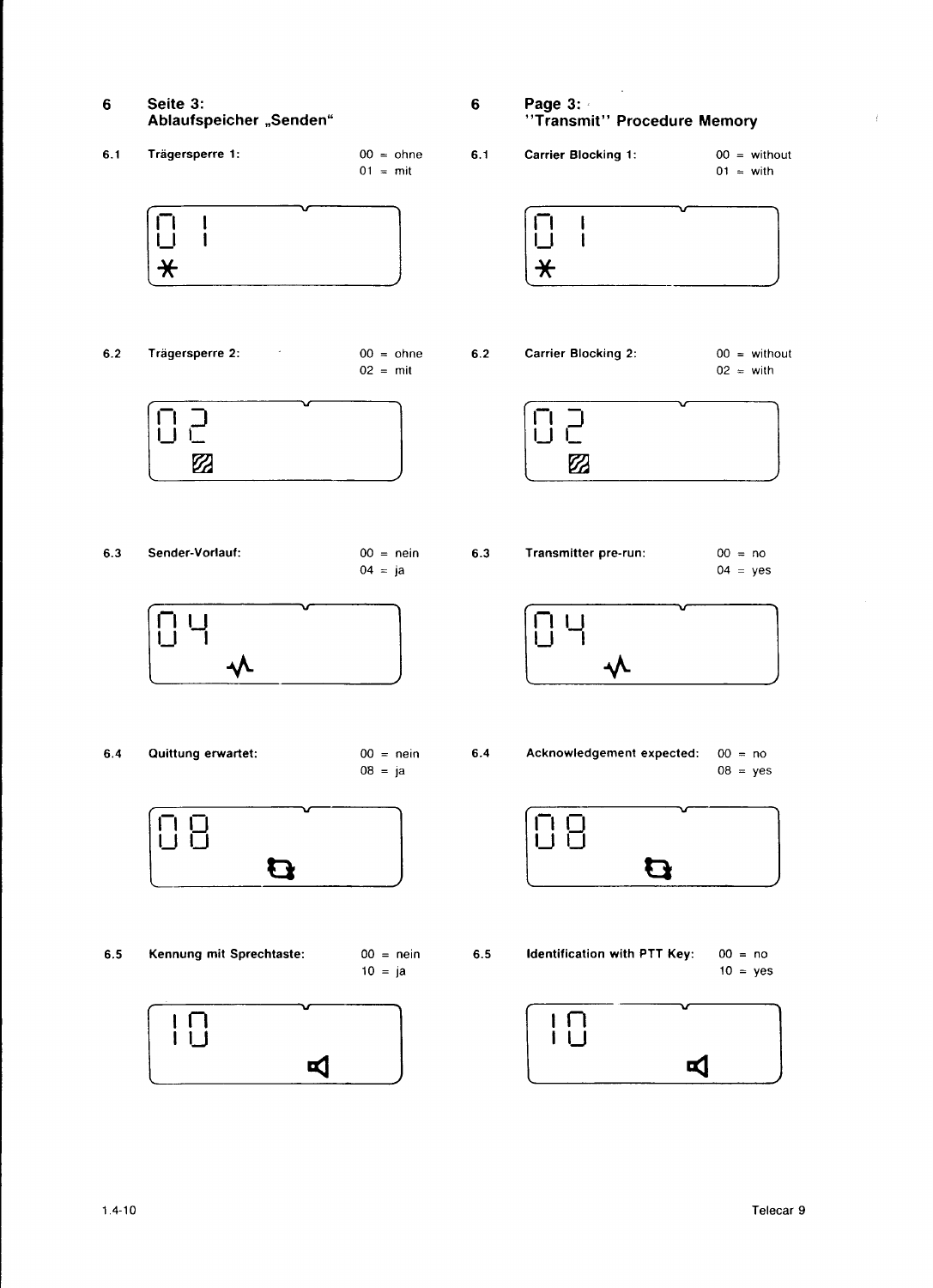$\langle$ 

 $00 =$  nein  $20 = ja$ 

 $6.6$ 

Identification before special call:  $00 = no$  $20 = yes$ 

D

 $\begin{array}{c} \square \\ \square \end{array}$ 

 $\overline{\sqsubset}$ 



 $6.7$ Kennung nach Sonderruf:  $00 = \text{nein}$  $40 = ja$ 





 $\omega$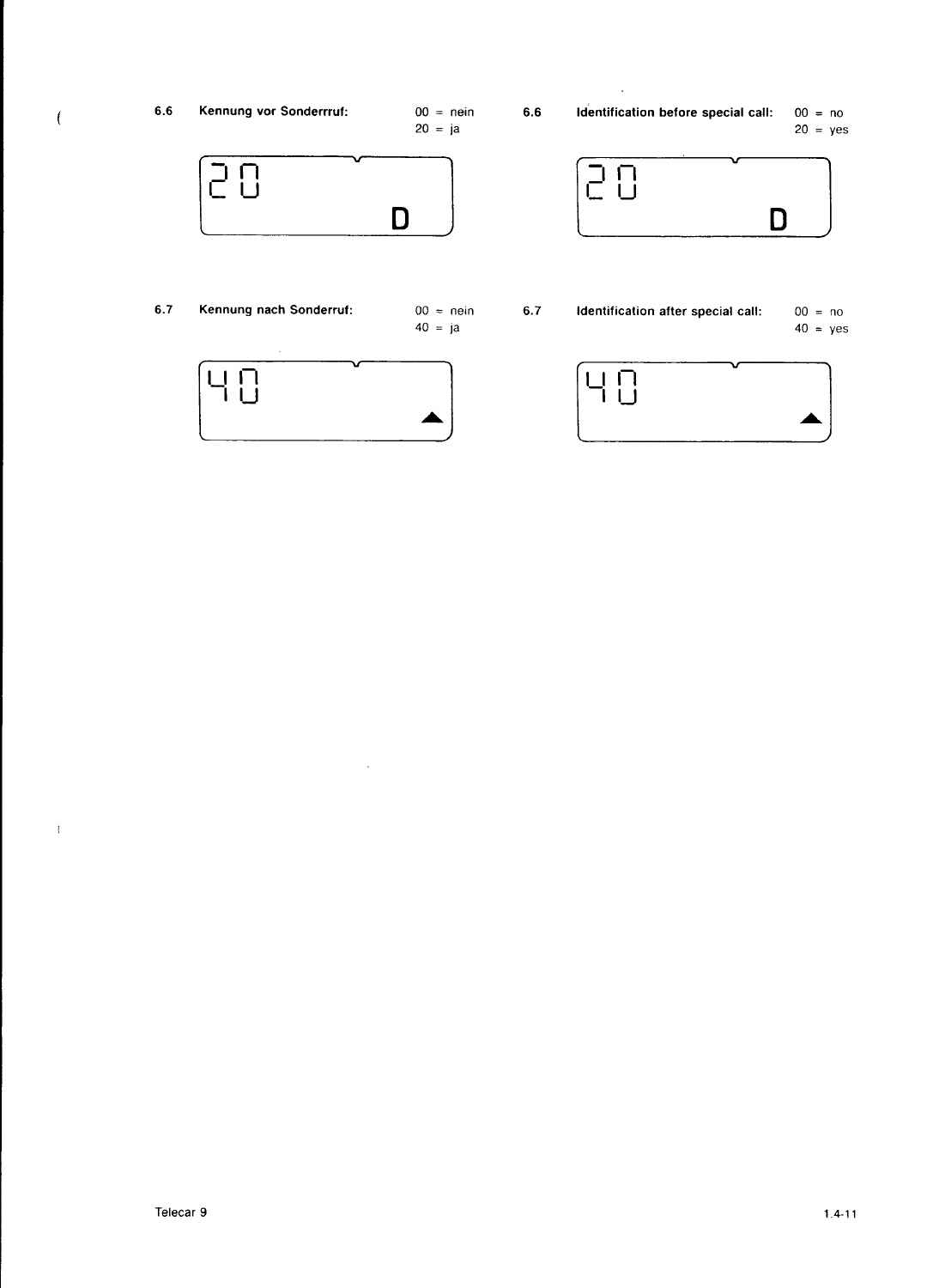#### 7 Seite 4: Sende-Parameter

7.1 Vorlauf-Dauer: z.B. '1 5 0' = 1,5 sec<br>'000' = kein Vorlauf Bereich =  $0 -$ Bereich =  $0 - 2,55$  sec



Vorfaufton: z.B.'17 5 0'Hz kein Vorlautton:'FFFF' 7.2



7.3 Wartezeit: z.B. '0 6 5' = 650 ms '000' = keine Wartezeit, Bereich =  $0 - 2,55$  sec



7.4 7.4 Anzahl der Ruf-Wiederholungen: z.B. '1 0' wählbar:  $0 - 99$ 



7.5 Suchtonzeit: z.B. '150' = 1,5 sec 7.5 Bereich =  $0 - 2,55$  sec



- $\overline{7}$ Page 4: Transmit Parameter
- 7.1 **Pre-run Duration: e.g. '1 5 0' = 1.5 sec '000' = no pre-run, Range =**  $0-2.55$  **sec**



Pre-run Tone: e.g. '1 7 5 0' Hz No pre-run tone: 'F F F F' 7.2



Waiting time: e.g. '0 6 5' = 650 ms '000' =  $no$  waiting time, Range =  $0 - 2.55$  sec 7.3



Number of Call Repelitions: e.g. '1 0' options: 0 - 99



Search Tone Time: e.g.  $'150' = 1.5$  sec  $Range = 0 - 2.55 sec$ 

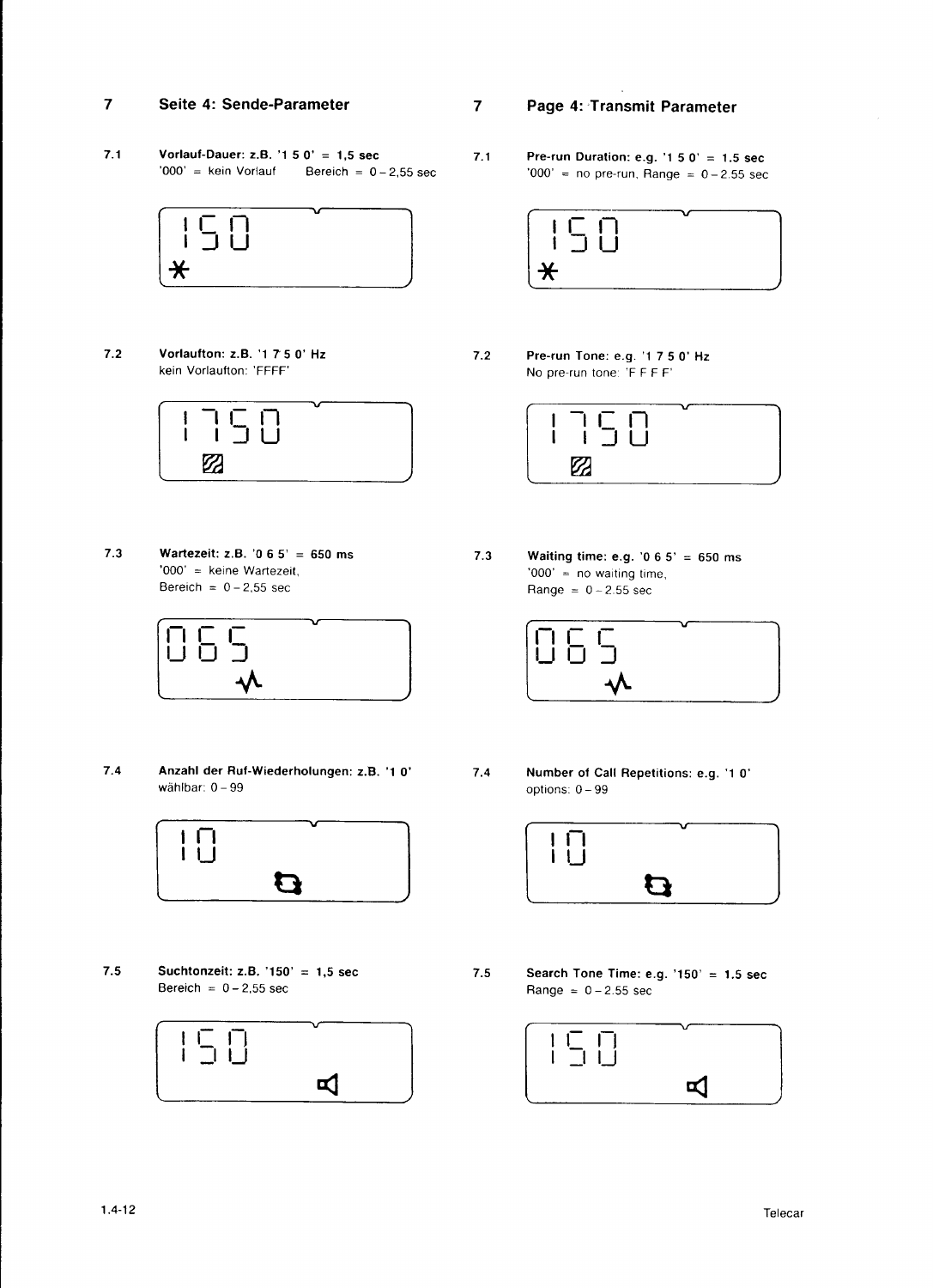

 $\overline{(}$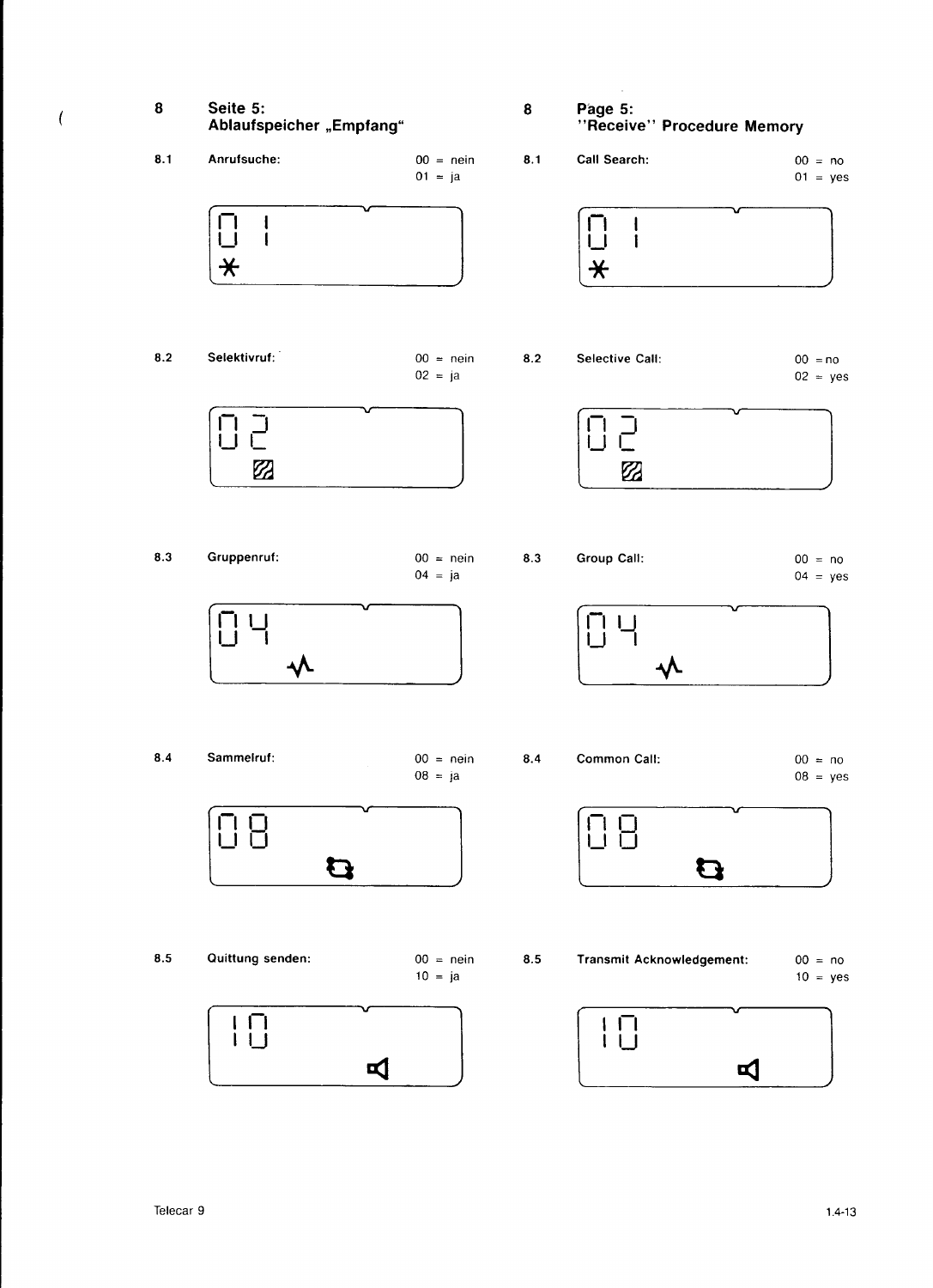

 $8.8$ Gruppen-/Sammelruf-Signalisierung:  $00 =$  nein  $80 = ja$ 



 $\hat{\boldsymbol{\beta}}$ 

 $8.8$ Group call/Common call signalling:  $00 = no$  $80 = yes$ 



 $\hat{\mathcal{A}}$ 

 $\sim 3^{\circ}$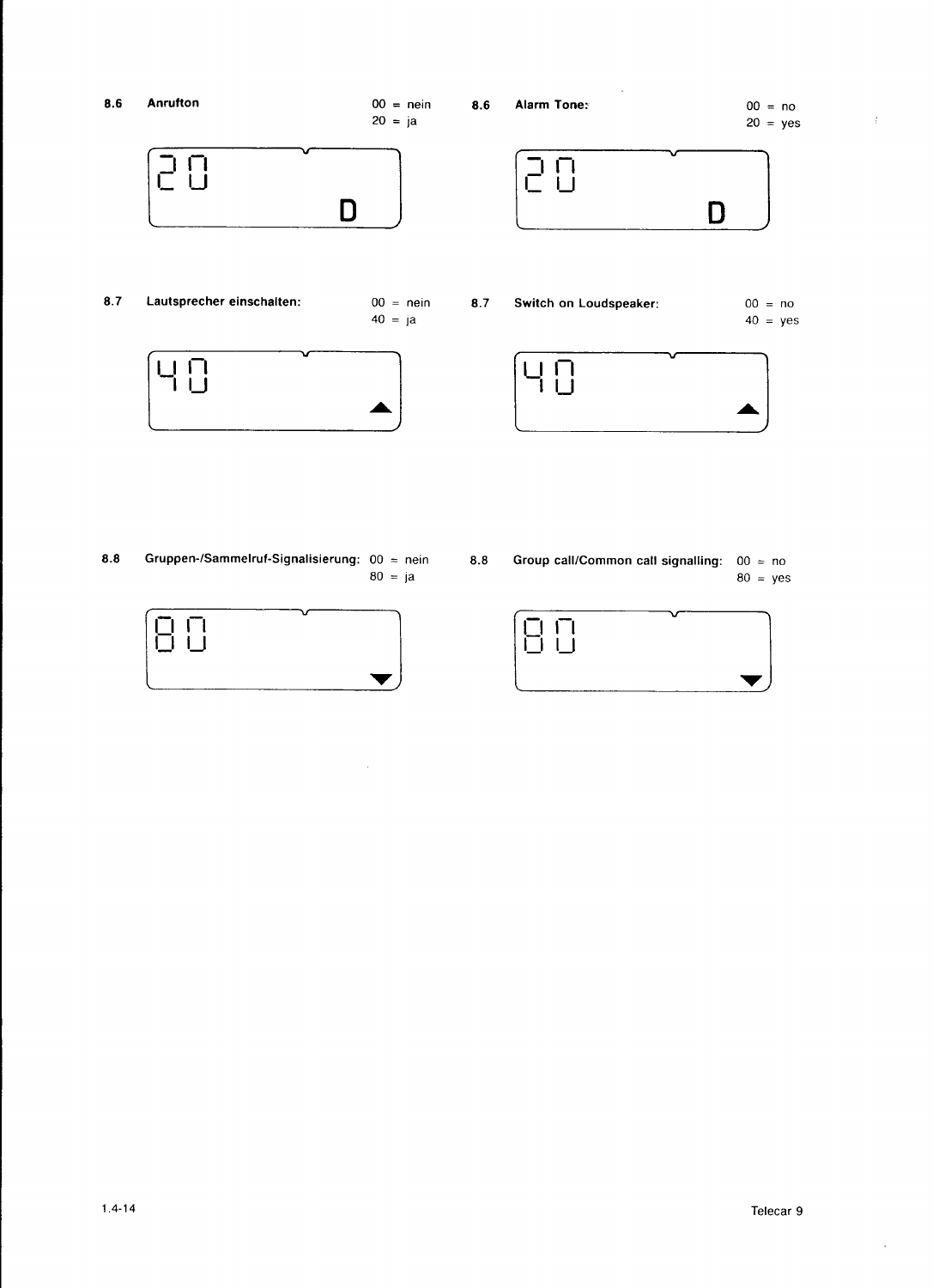## 9 Seite 6: Empfangsparameter

 $'000'$  = keine Rastzeit,<br>Bereich = 10 ms - 2,55 sec



9.2 Sammelruf-Ton, z.B. 'A' = 2800 Hz Ton aus Tonreihe



9.3 Sammelruf-Dauer: z.B. '100' = 1 sec '000' = 2,56 sec, Bereich:  $10-2,56$  sec



Anzahl der Anruftöne: z.B. '10' wählbar: 0 - 99 9.4



Anrufton-Dauer: z.B.'002' = 2 sec 9.5 9.5 '000' = 256 sec, Bereich:  $1-256$  sec



- 9 Page 6: Receive parameters
- 9.1 **Rastzeit: z.B. '150' = 1,5 sec 61 8.1** Locking Time: e.g. '150' = 1.5 sec  $'000' =$  keine Rastzeit,  $'000' =$  no locking time, range =  $10$  ms  $-2.55$  sec



9.2 Common Call Tone, e.g.  $'A' = 2800$  Hz Tone from tone series



9.3 Common Call Duration: e.g. '100' = 1 sec '000' = 2.56 sec, Range: 10-2,56 sec



9.4 Number of Call Tones: e.g. '10' Options: 0 - 99



Alarm Tone Duration: e.g. '002' = 2 sec  $'000' = 256$  sec, Range:  $1 - 256$  sec



 $\overline{(}$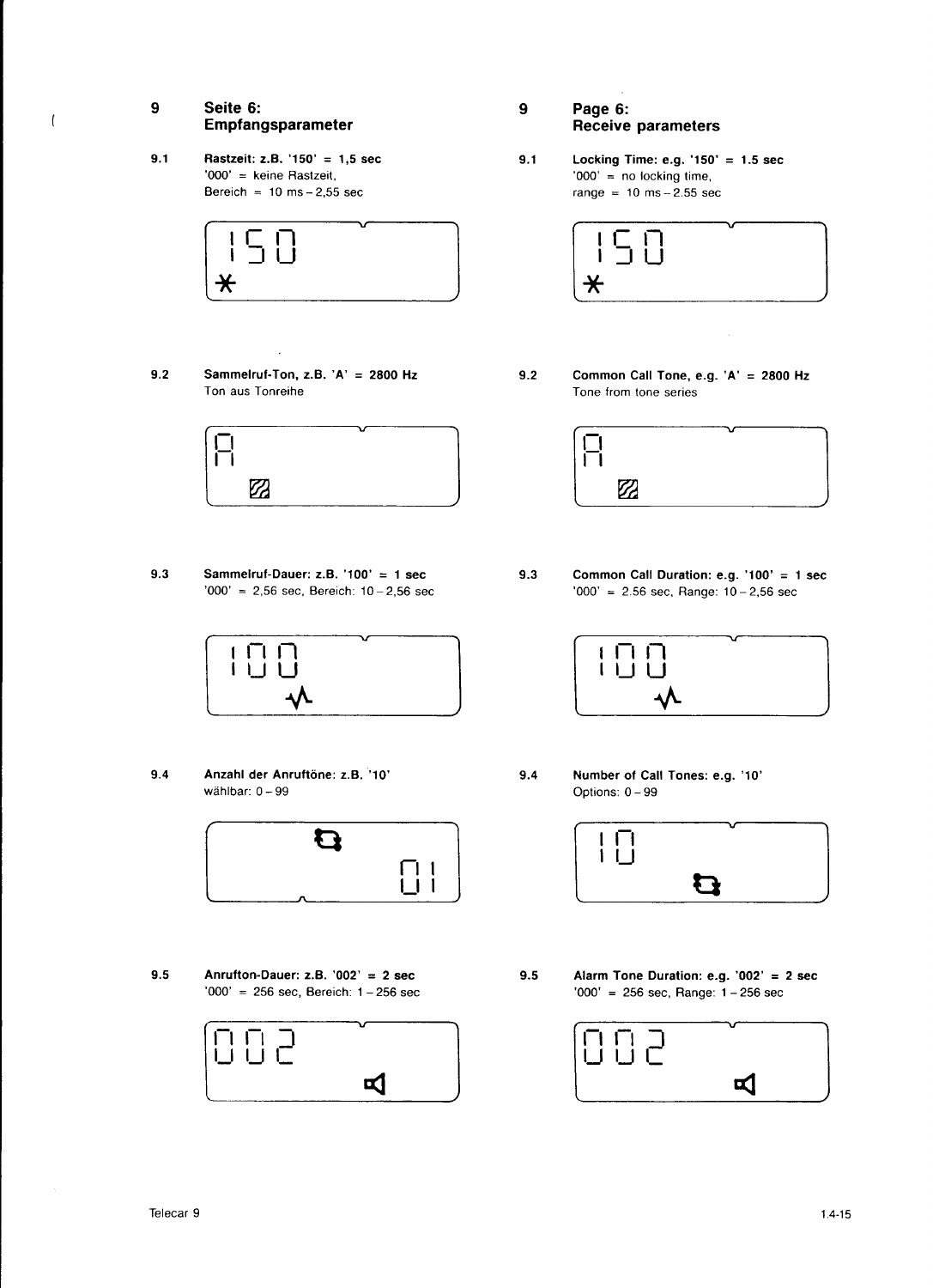9.6 Lautsprecher-Öffnungszeit: z.B. '020' = 20 sec 9.6 Loudspeaker On-Time: e.g. '020' = 20 sec '000' = keine Zeitbegrenzung, '000' = no time limitation, Bereich =  $1-256$  sec Range =  $1-256$  sec



9.7 Verzögerungszeit: z.B. '020' = 200 ms 9.7 Delay Time: e.g. '020' = 200 ms '000' = keine Verzögerungszeit '000' = no delay time<br>Bereich: 10 ms – 2,55 sec Range: 10 ms – 2,55 sec



9.8 Verweilzeit: z.B. '015' = 15 sec 9.8 Dwell Time: e.g. '015' = 15 sec '000' = keine Verweilzeit, Bereich: 1 - 255 sec '000' = no dwell time, Range: 1 - 255 sec



 $\bar{\mathcal{A}}$ 

Range =  $1-256$  sec



Range:  $10$  ms  $-2,55$  sec



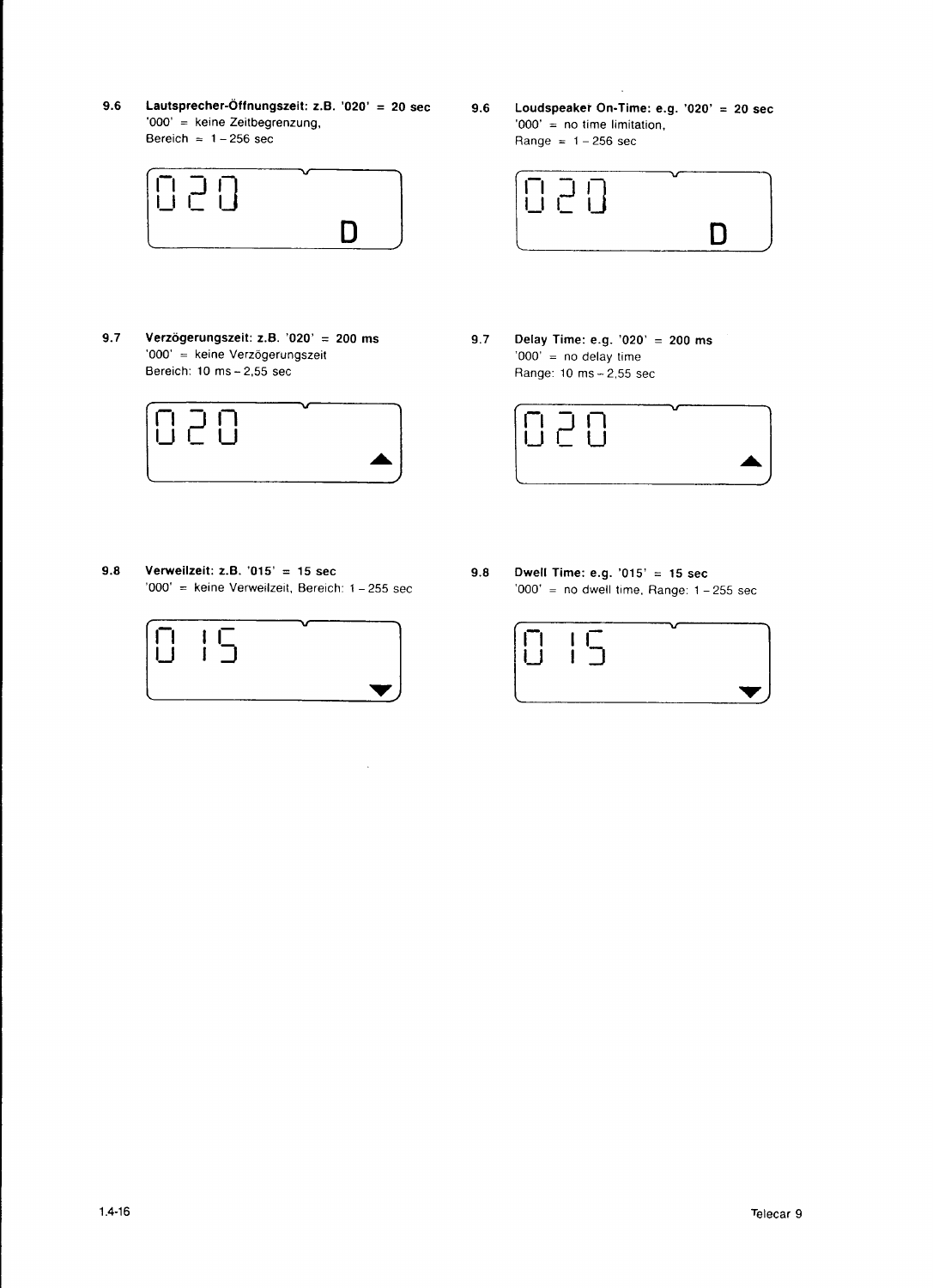## 10 Seite 7: Zielwahlspeicher

10.1 Aufruf durch @

 $\overline{\mathcal{L}}$ 

 $\textcircled{1}$  -  $\textcircled{0}$  Zifferntaste ruft Speicher auf

### $10.2$ Anzeige



- @ tOscnt die Anzeige
- $10.3$ Programmierung: z.B.'987654'



O-@ Zielwaht eingeben

|  | $C\sqrt{4}F$<br>$\mathbf{I}$<br>9836<br>ר ה | $\mathbf{I}$<br>the control |
|--|---------------------------------------------|-----------------------------|
|--|---------------------------------------------|-----------------------------|

 $\bigcirc$  Zielwahl abspeichern

- 10 Page 7: Short Call Memory
- 10.1 Call-up by means of  $\mathbb{Q}$



- $\textcircled{1} \textcircled{0}$  Numerical key calls up memory
- $10.2$ Display

@ cancels the display

Programming: e.g.'987654'  $10.3$ 



 $\textcircled{1}$  -  $\textcircled{0}$  Enter short call selection

| 987654FF1 | $[987654FF]$ |
|-----------|--------------|
|           |              |

 $\bigcirc$  Store short call selection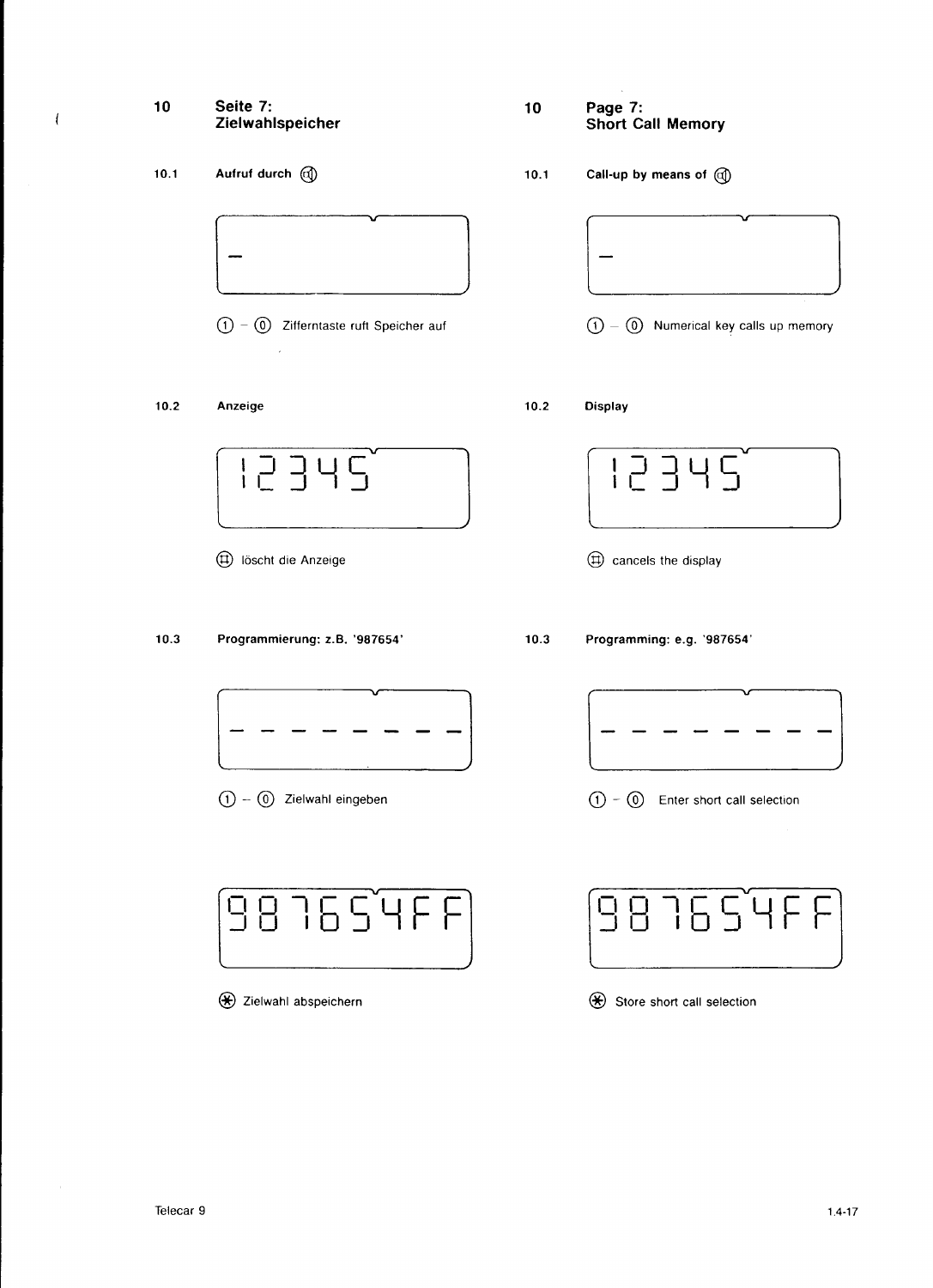## 11 Seite 8: Einton-Speicher

11.1 Aufruf durch @



<sup>O</sup>- @ Zifferntaste ruft Speicher auf

 $\bar{x}$ 

### $11.2$ Anzeige: z.B. '0 8 7 O' Hz



@ loscnt Anzeige

#### $11.3$ Programmierung: z.B. '1750' Hz



 $\textcircled{1}$  -  $\textcircled{0}$  Eintonruf eingeben



@ Eintonrul abspeichern

# 11 Page 8: Single-Tone Memory

11.1 Call-up by means of  $\mathbb{Q}$ 



- $\overline{O} = \overline{O}$  Numerical key calls up memory
- $11.2$ Dispfay: e.g. '0 8 7 O' Hz



@ cancels display

 $11.3$ Programming: e.g. '1750' Hz



 $\textcircled{1}$  -  $\textcircled{0}$  Enter single-tone call signal



 $\bigcirc$  Store single-tone call signal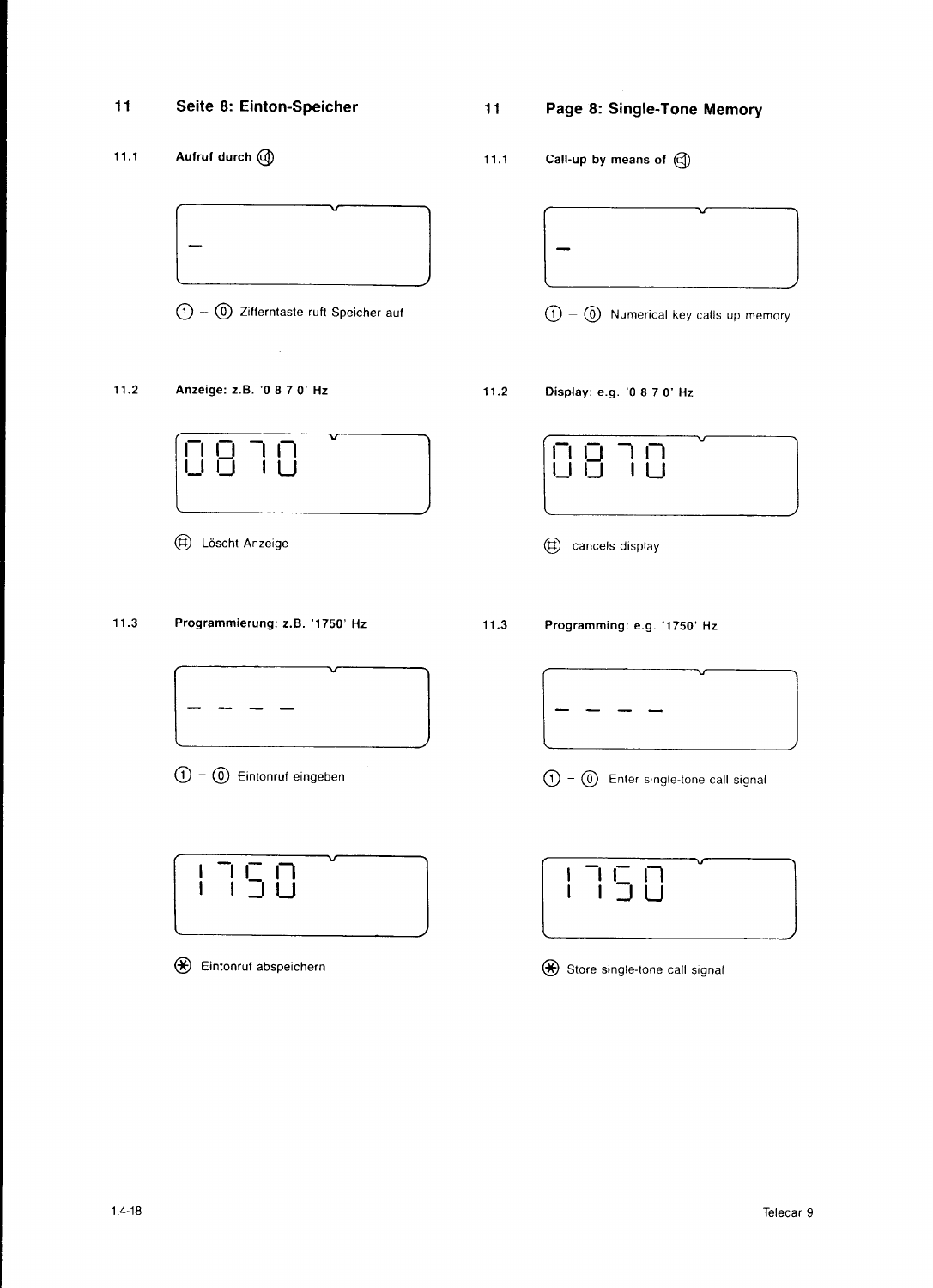### $12$ Seite 9: Kanalspeicher

 $\epsilon$ 

### $12.1$ Kanal-Nummer aufrufen durch (d)

 $(1) - (0)$  Kanal-Nummer eingeben

Nicht programmierte Kanal-Nummer blinkt. Zum Programmieren (\*) -Taste drücken.

#### $12.2$ Sende-Frequenz: z.B. '470,11' MHz



 $12.3$ Empfangs-Frequenz: z.B. '160,375' MHz







### $12$ Page 9: Channel Memory

Call up Channel Number by means of @  $12.1$ 



 $(1) - (0)$  Enter channel number

Non-programmed channel number flashes. To program, press  $(*)$  key.

 $12.2$ Transmit Frequency: e.g. '470.11' MHz



 $12.3$ Receive Frequency: e.g. '160.375' MHz



 $12.4$ Squelch, Transmitter Power Output

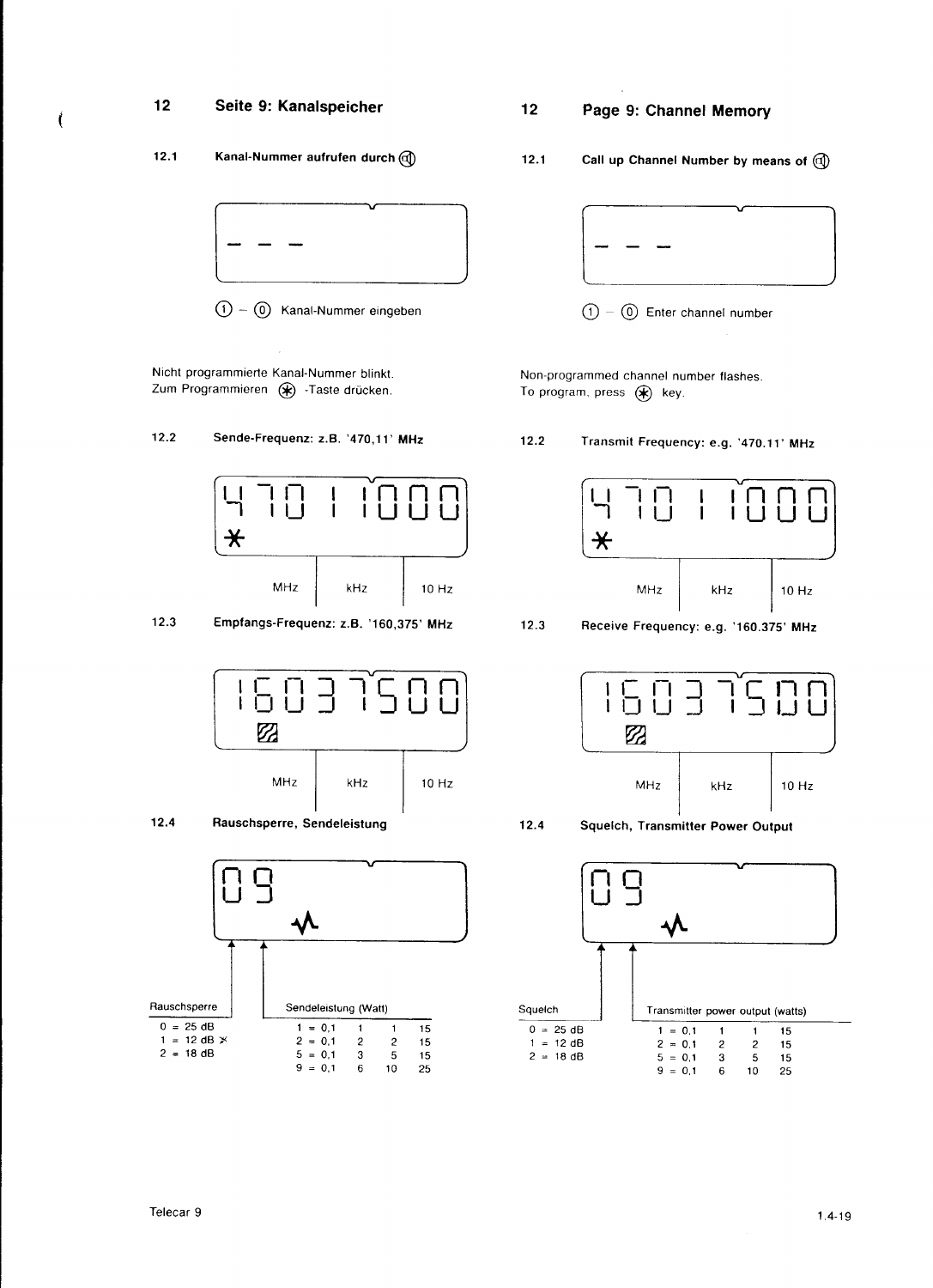

### 12.6 Modulationsart



### 12.7 Tonauswertung



\* Sende und Empfangsfrequenz müssen ohne Rest durch die Ref .- Frequenz teilbar sein!

12.5 Channel Spacing/FSA\*



## 12.6 Type of modulation



### 12.7 Tone Decoding



' Transmit and receive frequency must be disisible y the reference frequency without remainder.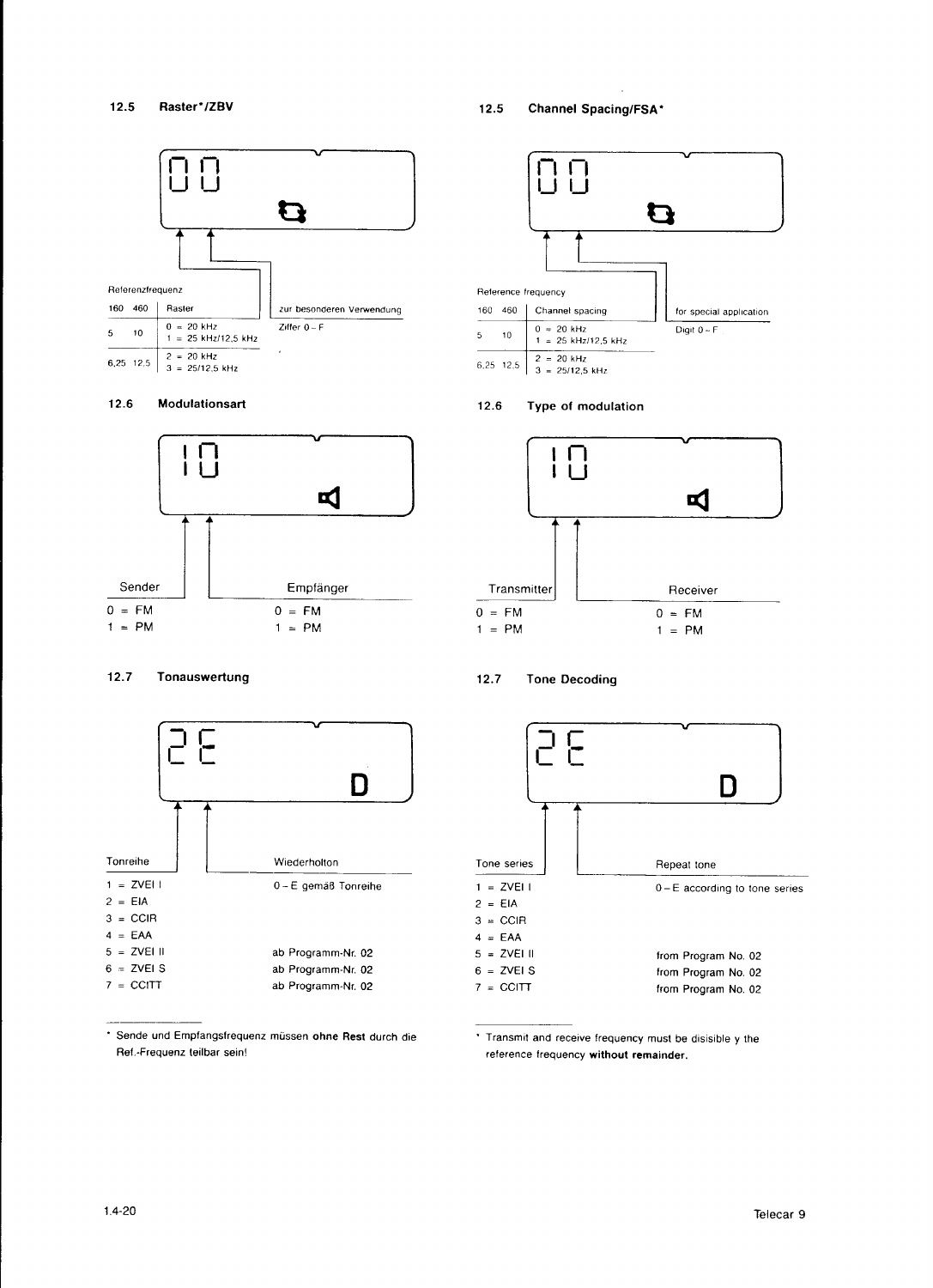

## Code-Tabelle für den Pilotton/ Code table for the pilot tone

| Frequenz  | Code        |           | Frequenz     | Code           |                |
|-----------|-------------|-----------|--------------|----------------|----------------|
| Frequency | Sender      | Empfänger | Frequency    | Sender         | Empfänger      |
| Hz        | Transmitter | Receiver  | Hz           | Transmitter    | Receiver       |
| 67,0      | 3F          | 7F        | 136,5        | 10             | 58             |
| 71,0      | 1F          | 5F        | 141,3        | 08             | 48             |
| 74,4      | 3E          | 7E        | 146,2        | 17             | 57             |
| 77,0      | 0F          | 4F        | 151,4        | 07             | 47             |
| 79,7      | 3D          | 7D        | 156.7        | 16             | 56             |
| 82,5      | 1E          | 5E        | 162,2        | 06             | 46             |
| 85,4      | 3C          | 7C        | 167,9        | 15             | 55             |
| 88,5      | 0E          | 4E        | 173,8        | 05             | 45             |
| 91,5      | 3В          | 78        | 179,9        | 14             | 54             |
| 94,8      | 1D          | 5D        | 186,2        | 04             | 44             |
| 97,4      | 3A          | 7A        | 192,8        | 13             | 53             |
| 100,0     | 0D          | 4D        | 203,5        | 03             | 43             |
| 103,5     | 1C          | 5C        | 210,7        | 12             | 52             |
| 107,2     | $_{0C}$     | 4C        | 218.1        | 02             | 42             |
| 110,9     | 1B          | 5B        | 225,7        | 11             | 51             |
| 114,8     | 0B          | 4B        | 233,6        | 01             | 41             |
| 118,8     | 1A          | 5A        | 241,8        | 10             | 50             |
| 123,0     | 0A          | 4A        | 250,3        | 00             | 40             |
| 127,3     | 19          | 59        | ohne/without | C <sub>0</sub> | C <sub>0</sub> |
| 131,8     | 09          | 49        |              |                |                |

#### 12.9 Anrufsuche

 $\overline{(}$ 



#### $12.9$ Call Search

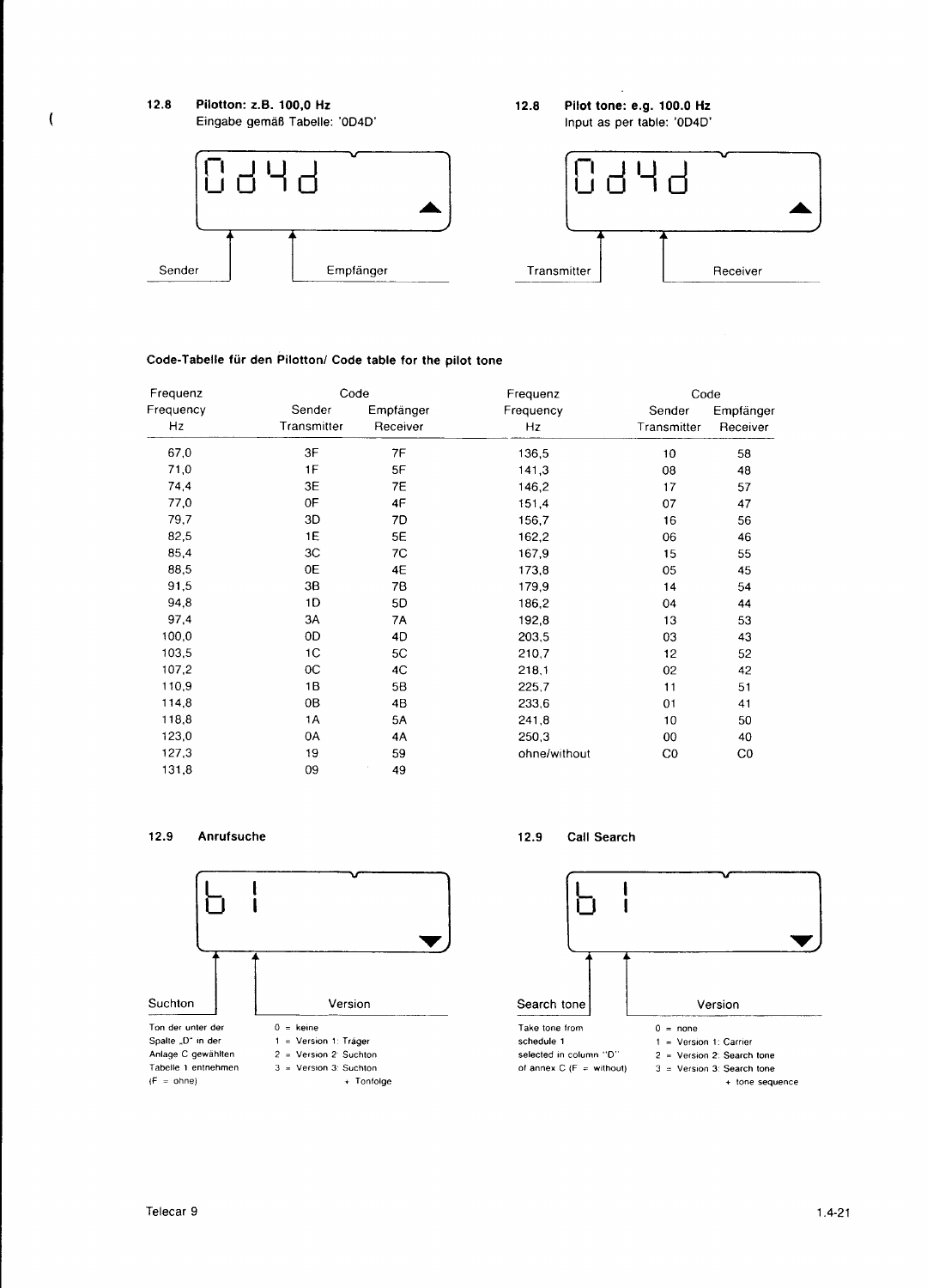### 13 Seite A: Ablaufspeicher "System"

13.1 Anwenderspeicher:  $00 =$  nicht programmierbar  $01 = programmierbar$ 



13.2 Rufweiterleitung:  $00 = \text{ohne}$  $02 = \text{mit}$ 



13.3 Rückrufspeicher:  $00 = \text{ohne}$  $04 = \text{mit}$ 



- 13.4 Folgetelegramm:
	- $00 = \text{ohne}$  $08 = \text{mit}$

l.



- 13.5 Kennungsauswerter 1:  $00 = \text{ohne}$  $10 = \text{mit}$ 
	- $\prod_{i=1}^{n}$  $\blacksquare$
- 13 Page A: "System" Procedure Memory
- 13.1 User Memory:
- $00 = not program \text{module}$  $01 = programmable$

 $\mathbf i$ 



13.2 Call Transfer:  $00 = \text{without}$  $02 = \text{with}$ 



13.3 Call-Back Memory:  $00 = \text{without}$  $04 = \text{with}$ 



13.4 Added Call Sequence:  $00 = \text{without}$  $08 = \text{with}$ 



13.5 Identification Decoder 1:  $00 = \text{without}$  $10 = \text{with}$ 

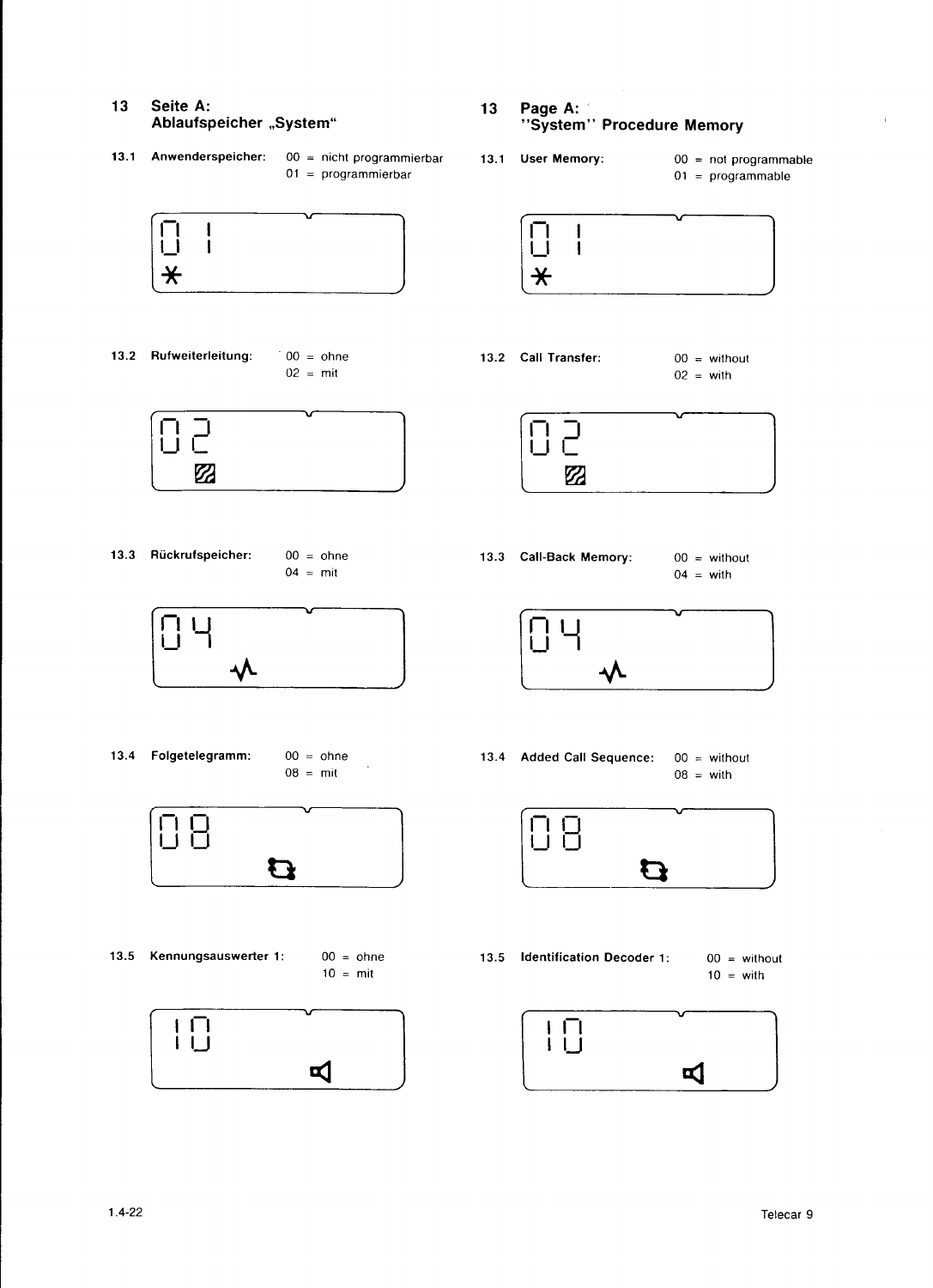



Diese Option ist nur möglich, wenn das Telecar 9 nicht mit einem Schalter (wie bei HBG 9 und ML 79) eingeschaltet wird.

This option is only available if the Telecar 9 is not switched on by means of a switch (as in the case of HBG 9 and ML 79).

 $\left\{ \right.$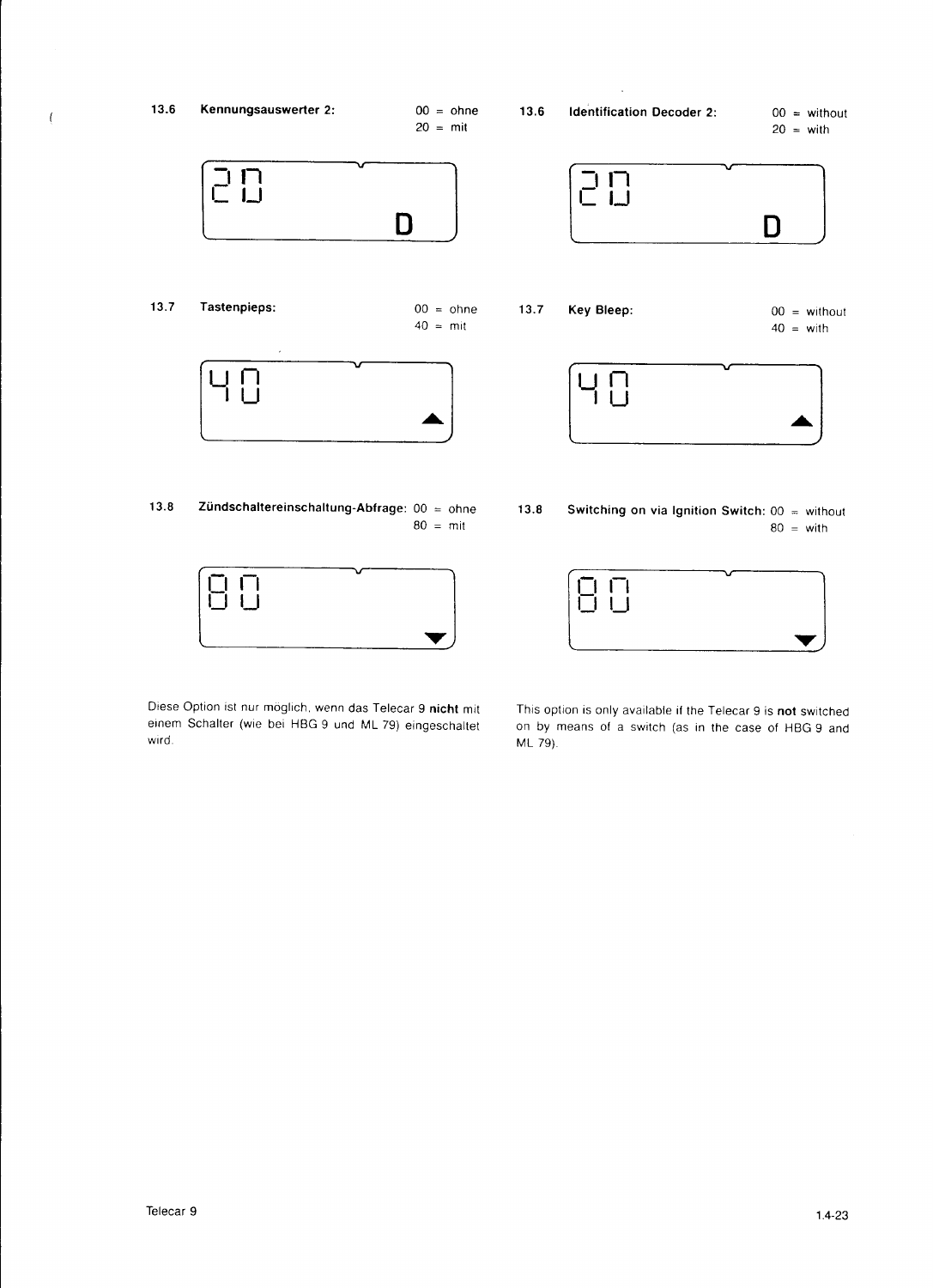14 Seite B: Paßwort 1



@ toscnt Anzeige

14.1 Programmierung: z.B. '2641'

14 Page B: Password 1



 $(\text{t})$  cancels display

1 4.1 Programming: e.g. '2641 '



 $\textcircled{1} - \textcircled{0}$  Paßwort eingeben



 $\bar{z}$ 

 $\bigoplus$  Paßwort abspeichern



 $\textcircled{1}$  -  $\textcircled{0}$  Enter password



 $\bigoplus$  Store password